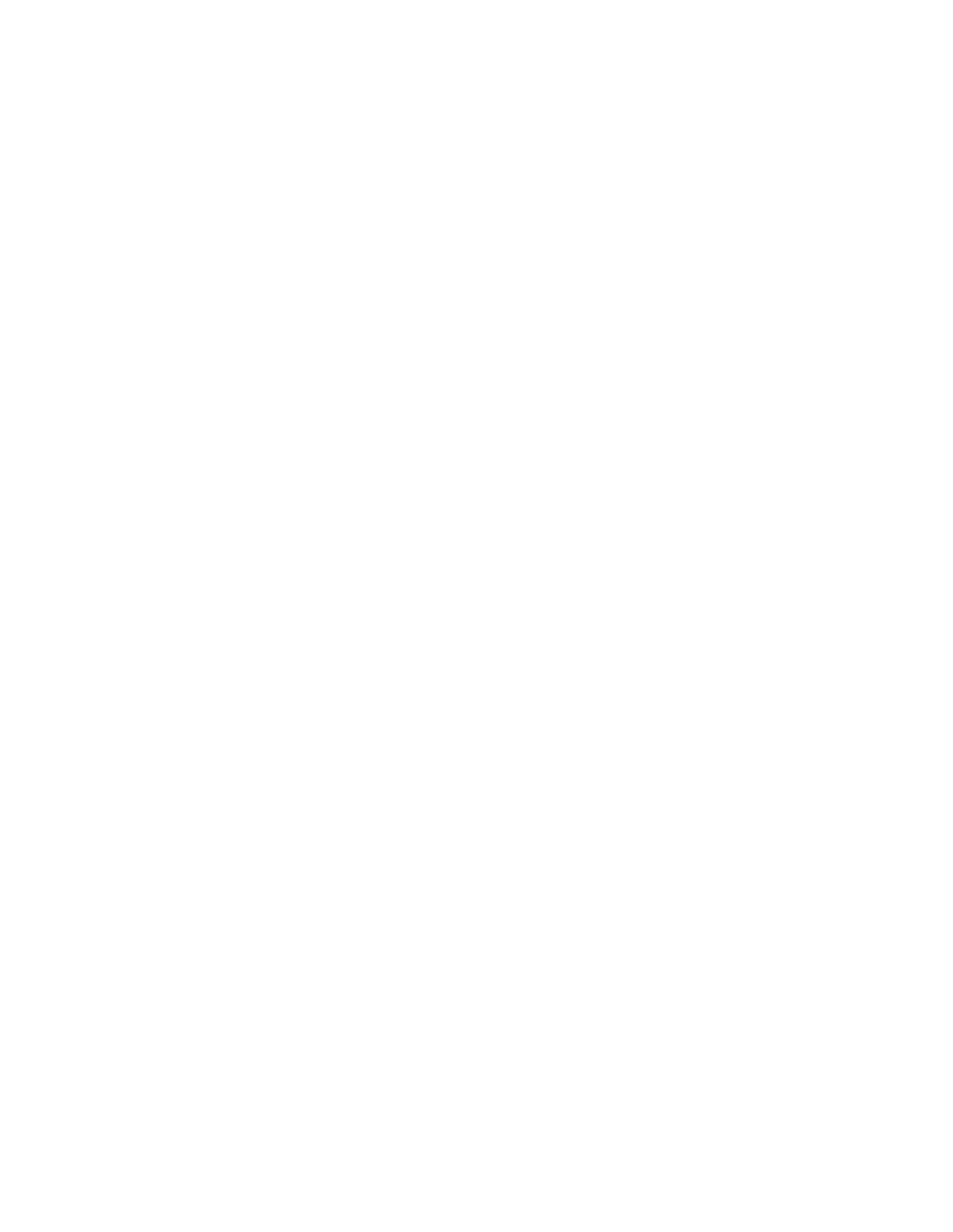

## **Annual Education Report White Pigeon Community Schools (75070)**

### **High School Graduation: Four-Year Adjusted Cohort Rate**

| Student Group                        | <b>Baseline Data</b><br>(2016) | Most Recent<br><b>Results (2019)</b> | Interim Objective<br>(2020) | Interim Objective<br>(2022) | Long-Term Target<br>(2025) |
|--------------------------------------|--------------------------------|--------------------------------------|-----------------------------|-----------------------------|----------------------------|
| All Students                         | 79.79%                         | 85.45%                               | 86.30%                      | 89.56%                      | 94.44%                     |
| Hispanic of Any Race 72.07%          |                                | < 10                                 | 82.01%                      | 86.99%                      | 94.44%                     |
| Two or More Races                    | 74.74%                         | < 10                                 | 83.50%                      | 87.88%                      | 94.44%                     |
| l White                              | 83.48%                         | 83.33%                               | 88.35%                      | 90.79%                      | 94.44%                     |
| Economically<br>Disadvantaged        | 67.48%                         | 83.33%                               | 79.46%                      | 85.46%                      | 94.44%                     |
| Students With<br><b>Disabilities</b> | 57.12%                         | < 10                                 | 73.71%                      | 82.00%                      | 94.44%                     |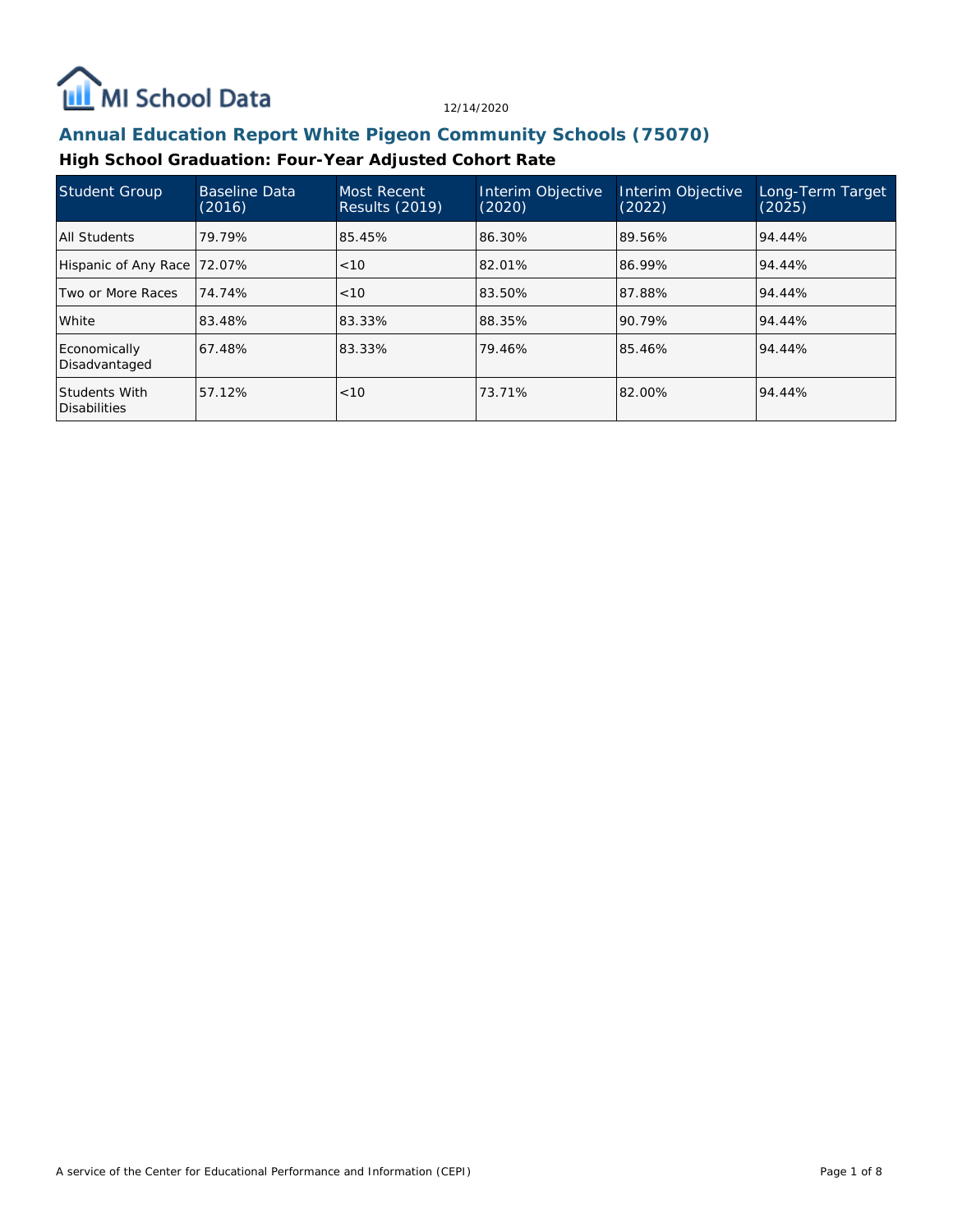

### **Annual Education Report White Pigeon Community Schools (75070)**

#### **Professional Qualifications of All Public Elementary and Secondary School Teachers**

|                                             | Other | B.A. | M.A. | Ph.D. |
|---------------------------------------------|-------|------|------|-------|
| White Pigeon Community 0<br>Schools (75070) |       | 25   | 19   |       |
| White Pigeon Jr/Sr High<br>School (04502)   | 10    |      | 10   |       |
| Central Elementary<br>School (04503)        | ۱O    | 14   |      |       |

*Professional Qualifications are defined by the State and may include information such as the degrees of public school teachers (e.g., percentage of teachers with Bachelors Degrees or Masters Degrees) or the percentage of fully certified teachers*

#### **Inexperienced Teachers**

|                                                        | <b>Total Number Number</b><br>of Staffing<br>Group | Inexperience<br>d | Percent<br>Inexperience<br>d | Count High-<br>Poverty<br><b>Schools</b> | Percent High-<br>Poverty<br><b>Schools</b> | Count Low-<br>Poverty<br><b>Schools</b> | Percent Low-<br>Poverty<br><b>Schools</b> |
|--------------------------------------------------------|----------------------------------------------------|-------------------|------------------------------|------------------------------------------|--------------------------------------------|-----------------------------------------|-------------------------------------------|
| White Pigeon<br>Community<br><b>Schools</b><br>(75070) | 46.19                                              | 10.00             | 21.7%                        | N/A                                      | N/A                                        | N/A                                     | N/A                                       |
| White Pigeon<br>Jr/Sr High<br>School (04502)           | 23.19                                              | 5.00              | 21.6%                        | N/A                                      | N/A                                        | N/A                                     | N/A                                       |
| Central<br>Elementary<br>School (04503)                | 23.00                                              | 5.00              | 21.7%                        | N/A                                      | N/A                                        | N/A                                     | N/A                                       |

#### **Inexperienced Principals and Other School Leaders**

|                                                        | <b>Total Number</b><br>of Staffing<br>Group | <b>Number</b><br>Inexperience<br>d | Percent<br>Inexperience<br>d | Count High-<br><b>Poverty</b><br><b>Schools</b> | Percent High-<br>Poverty<br>Schools | Count Low-<br><b>Poverty</b><br><b>Schools</b> | Percent Low-<br>Poverty<br><b>Schools</b> |
|--------------------------------------------------------|---------------------------------------------|------------------------------------|------------------------------|-------------------------------------------------|-------------------------------------|------------------------------------------------|-------------------------------------------|
| White Pigeon<br>Community<br><b>Schools</b><br>(75070) | 3.35                                        | 0.35                               | 10.5%                        | N/A                                             | N/A                                 | N/A                                            | N/A                                       |
| White Pigeon<br>Jr/Sr High<br>School (04502)           | 1.35                                        | 0.35                               | 25.9%                        | N/A                                             | N/A                                 | N/A                                            | N/A                                       |
| Central<br>Elementary<br>School (04503)                | 1.00                                        | 0.00                               | $0.0\%$                      | N/A                                             | N/A                                 | N/A                                            | N/A                                       |

**Teacher Emergency or Provisional Credentials**

|                                                 | of Teachers | Total Number Number with Percent with Count High-<br>Emergency or Emergency or Poverty<br>Provisional<br><b>Credentials</b> | Provisional<br><b>Credentials</b> | Schools | Percent High- Count Low-<br>Poverty<br><b>Schools</b> | Poverty<br><b>Schools</b> | Percent Low-<br>Poverty<br><b>Schools</b> |
|-------------------------------------------------|-------------|-----------------------------------------------------------------------------------------------------------------------------|-----------------------------------|---------|-------------------------------------------------------|---------------------------|-------------------------------------------|
| White Pigeon<br>Community<br>Schools<br>(75070) | 46.19       | 0.00                                                                                                                        | $0.0\%$                           | N/A     | N/A                                                   | N/A                       | N/A                                       |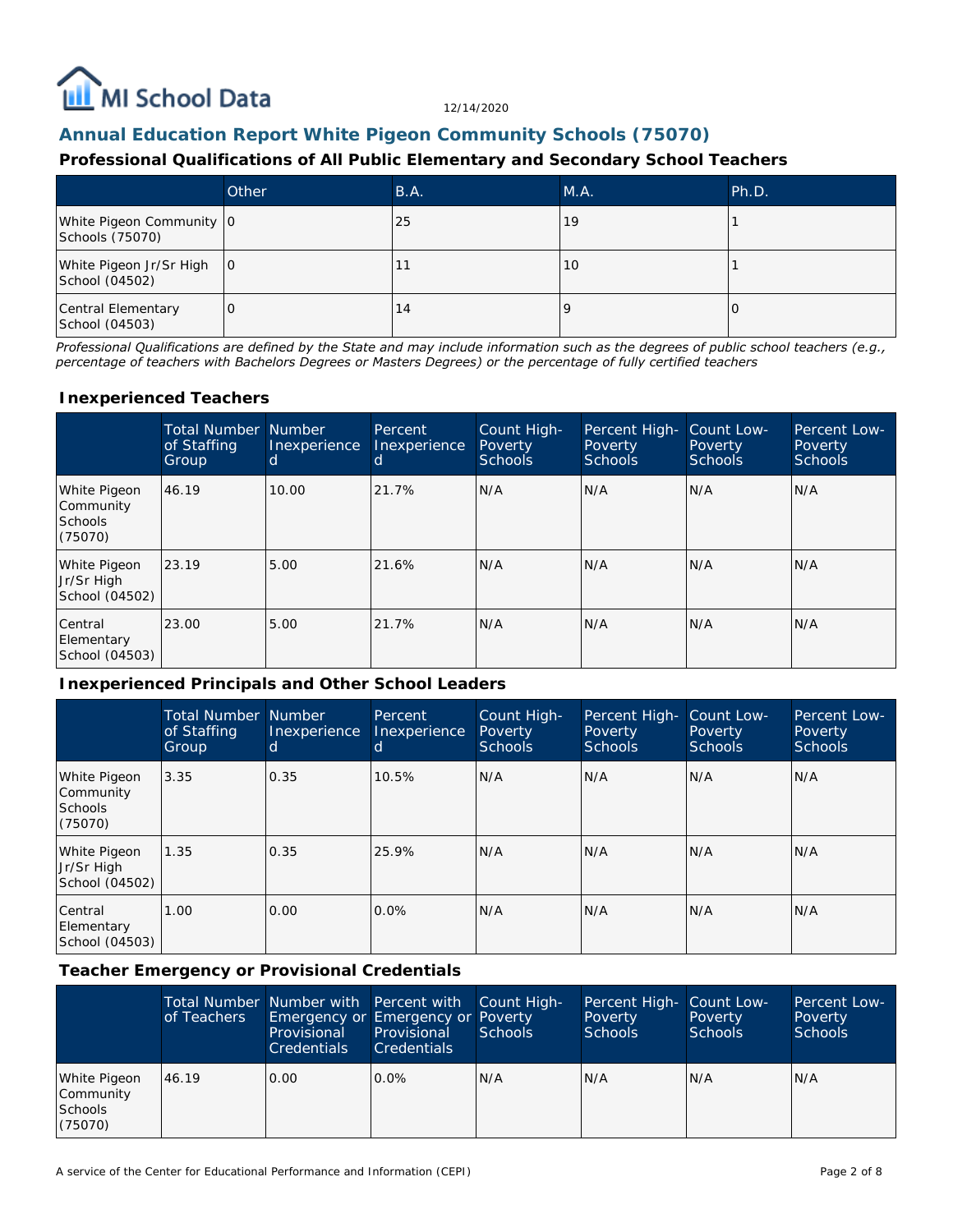

# **Annual Education Report White Pigeon Community Schools (75070)**

## **Teacher Emergency or Provisional Credentials**

|                                              | of Teachers | Total Number Number with Percent with<br>Emergency or Emergency or Poverty<br>Provisional<br><b>Credentials</b> | Provisional<br><b>Credentials</b> | Count High-<br><b>Schools</b> | Percent High- Count Low-<br>Poverty<br>Schools | Poverty<br><b>Schools</b> | Percent Low-<br>Poverty<br><b>Schools</b> |
|----------------------------------------------|-------------|-----------------------------------------------------------------------------------------------------------------|-----------------------------------|-------------------------------|------------------------------------------------|---------------------------|-------------------------------------------|
| White Pigeon<br>Jr/Sr High<br>School (04502) | 123.19      | 0.00                                                                                                            | $0.0\%$                           | N/A                           | N/A                                            | N/A                       | N/A                                       |
| Central<br>Elementary<br>School (04503)      | 23.00       | 0.00                                                                                                            | $0.0\%$                           | N/A                           | N/A                                            | N/A                       | IN/A                                      |

### **Out-of-Field Teachers**

|                                                        | Total Number Number of<br>of Teachers | Out-of-Field<br><b>Teachers</b> | Percent of<br>Out-of-Field<br><b>Teachers</b> | Count High-<br>Poverty<br>Schools | Percent High-<br>Poverty<br><b>Schools</b> | Count Low-<br>Poverty<br><b>Schools</b> | Percent Low-<br>Poverty<br><b>Schools</b> |
|--------------------------------------------------------|---------------------------------------|---------------------------------|-----------------------------------------------|-----------------------------------|--------------------------------------------|-----------------------------------------|-------------------------------------------|
| White Pigeon<br>Community<br><b>Schools</b><br>(75070) | 46.19                                 | 1.33                            | 2.9%                                          | N/A                               | N/A                                        | N/A                                     | N/A                                       |
| White Pigeon<br>Jr/Sr High<br>School (04502)           | 23.19                                 | 1.33                            | 5.7%                                          | N/A                               | N/A                                        | N/A                                     | N/A                                       |
| Central<br>Elementary<br>School (04503)                | 23.00                                 | 0.00                            | $0.0\%$                                       | N/A                               | N/A                                        | N/A                                     | N/A                                       |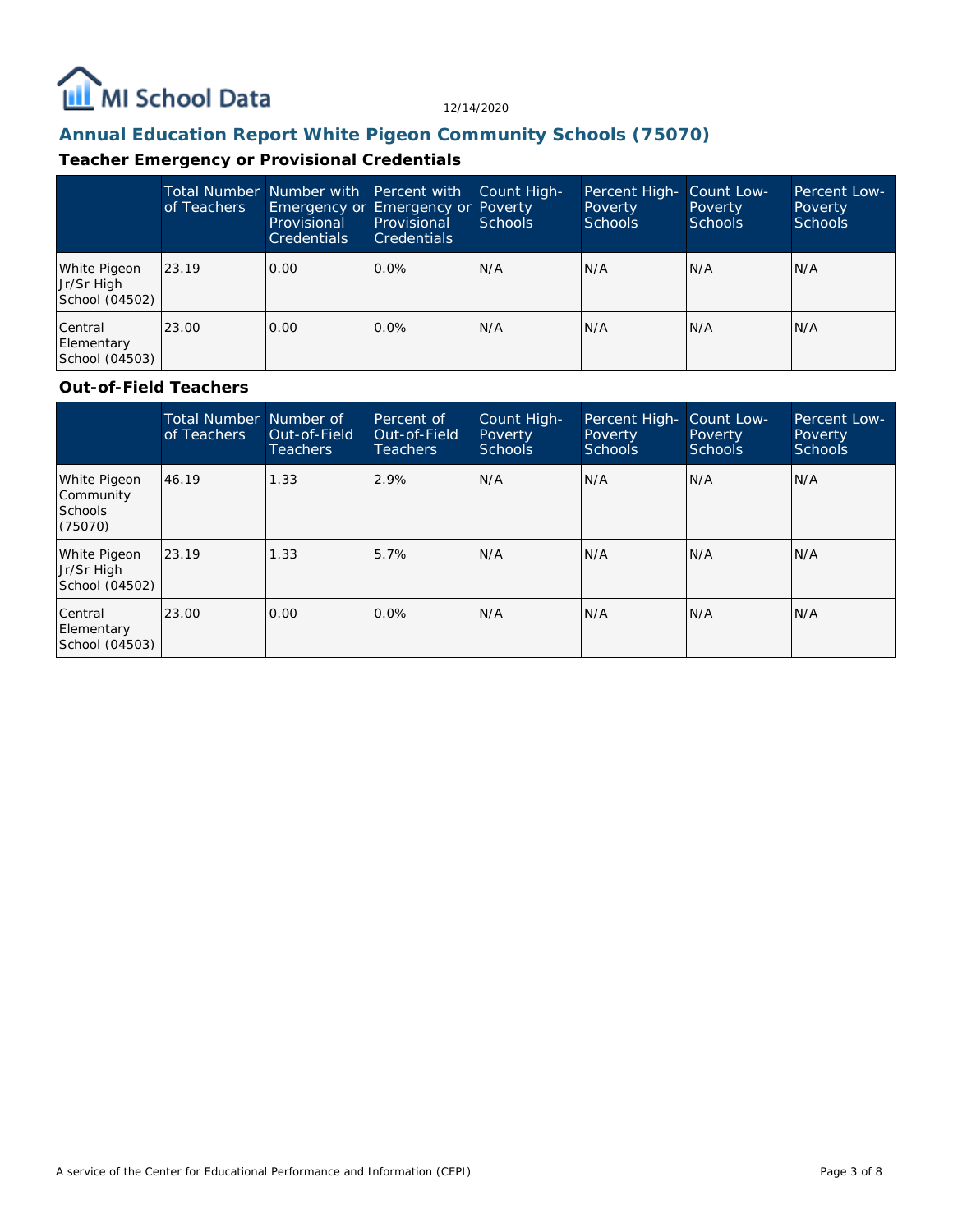

## **Annual Education Report White Pigeon Community Schools (75070)**

#### **NAEP Grade 4 Math**

|                                                                                                                                                                                             | Percent of<br><b>Students</b>              | Percent below<br><b>Basic</b>                         | Percent Basic                                          | Percent Proficient                                    | Percent Advanced       |
|---------------------------------------------------------------------------------------------------------------------------------------------------------------------------------------------|--------------------------------------------|-------------------------------------------------------|--------------------------------------------------------|-------------------------------------------------------|------------------------|
| <b>All Students</b>                                                                                                                                                                         | 100                                        | 24                                                    | 41                                                     | 29                                                    | 7                      |
| Male<br>Female                                                                                                                                                                              | 51<br>49                                   | 22<br>25                                              | 40<br>42                                               | 30<br>28                                              | 8<br>5                 |
| National Lunch<br>Program Eligibility<br>Eligible<br>Not Eligible<br>Info not available                                                                                                     | 51<br>49<br>$\ddagger$                     | 36<br>12<br>$\ddagger$                                | 44<br>37<br>$\ddagger$                                 | 18<br>40<br>$\ddagger$                                | 2<br>11<br>$\pm$       |
| Race/Ethnicity<br>White<br>Black or African<br>American<br>Hispanic<br>Asian<br>American Indian or<br>Alaska Native<br>Native Hawaiian or<br>Other Pacific<br>Islander<br>Two or More Races | 65<br>17<br>9<br>3<br>‡<br>$\ddagger$<br>5 | 15<br>51<br>34<br>9<br>$\ddagger$<br>$\ddagger$<br>29 | 41<br>39<br>45<br>32<br>$\ddagger$<br>$\ddagger$<br>42 | 36<br>9<br>17<br>37<br>$\ddagger$<br>$\ddagger$<br>22 | 8<br>4<br>22<br>⇟<br>7 |
| Student classified as<br>having a disability<br><b>SD</b><br>Not SD                                                                                                                         | 11<br>89                                   | 60<br>19                                              | 29<br>42                                               | 10<br>31                                              |                        |
| Student is an English<br>Language Learner<br><b>ELL</b><br>Not ELL                                                                                                                          | 10<br>90                                   | 37<br>22                                              | 46<br>40                                               | 14<br>31                                              | 2<br>7                 |

*‡ Reporting Standards not met. Note: Observed differences are not necessarily statistically significant. Detail may not sum to total because of rounding. SOURCE: U.S. Department of Education. Institute for Education Sciences. National Center for Education Statistics. National Assessment of Educational Progress (NAEP) 2019 Mathematics Achievement.*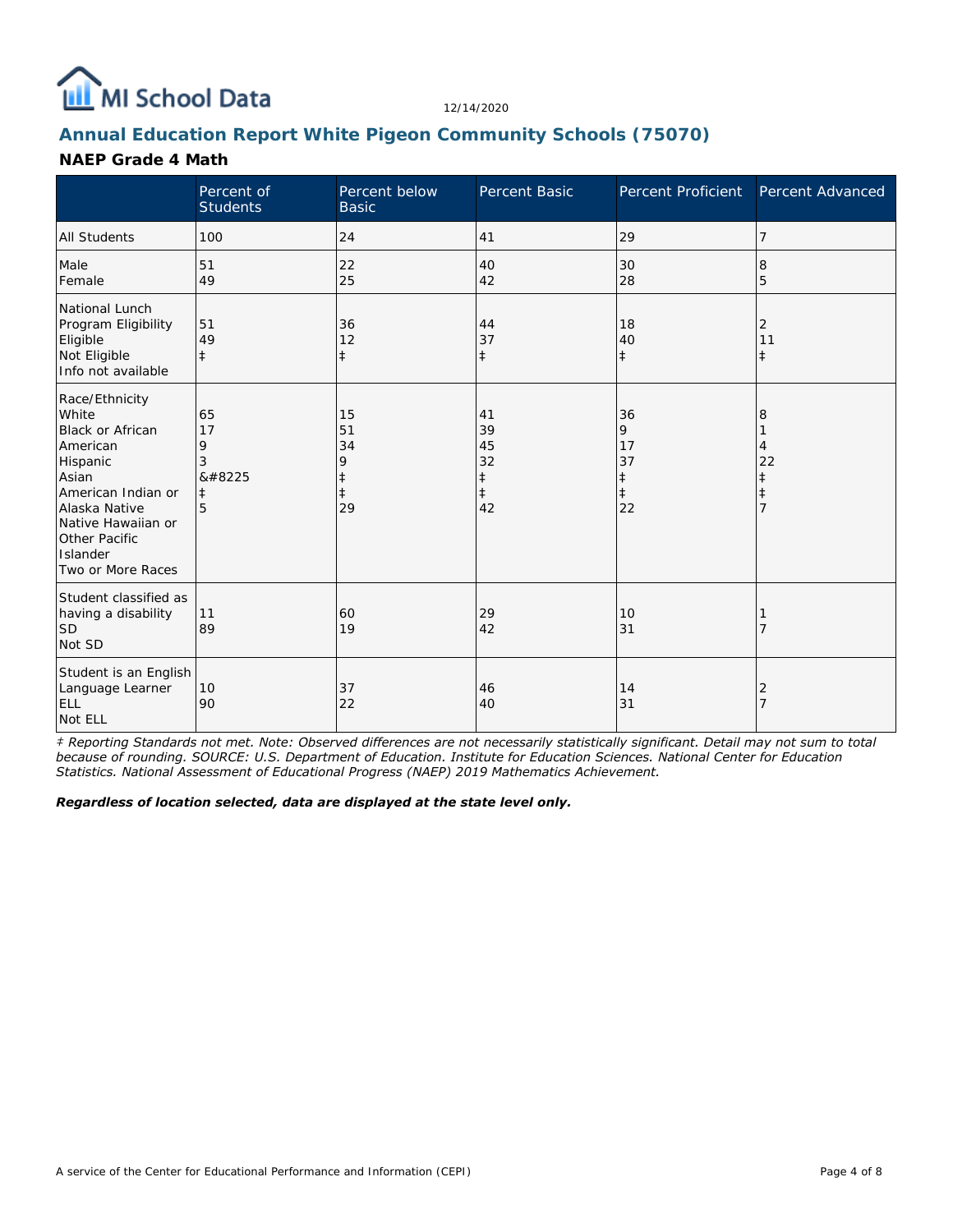

## **Annual Education Report White Pigeon Community Schools (75070)**

#### **NAEP Grade 8 Math**

|                                                                                                                                                                                                           | Percent of<br><b>Students</b>                      | Percent below<br><b>Basic</b>                          | <b>Percent Basic</b>                                   | Percent Proficient                                    | Percent Advanced                               |
|-----------------------------------------------------------------------------------------------------------------------------------------------------------------------------------------------------------|----------------------------------------------------|--------------------------------------------------------|--------------------------------------------------------|-------------------------------------------------------|------------------------------------------------|
| <b>All Students</b>                                                                                                                                                                                       | 32                                                 | 68                                                     | 31                                                     | 9                                                     |                                                |
| Male<br>Female                                                                                                                                                                                            | 51<br>49                                           | 33<br>31                                               | 67<br>69                                               | 31<br>31                                              | 10<br>7                                        |
| National Lunch<br>Program Eligibility<br>Eligible<br>Not Eligible<br>Info not available                                                                                                                   | $\overline{4}$<br>55<br>$\pm$                      | 48<br>19<br>$\ddagger$                                 | 52<br>81<br>$\ddagger$                                 | 16<br>43<br>$\ddagger$                                | 3<br>13<br>$\ddagger$                          |
| Race/Ethnicity<br>White<br><b>Black or African</b><br>American<br>Hispanic<br>Asian<br>American Indian or<br>Alaska Native<br>Native Hawaiian or<br><b>Other Pacific</b><br>Islander<br>Two or More Races | 70<br>15<br>8<br>3<br>$\ddagger$<br>$\overline{4}$ | 25<br>64<br>41<br>14<br>$\ddagger$<br>$\ddagger$<br>39 | 75<br>36<br>59<br>86<br>$\ddagger$<br>$\ddagger$<br>61 | 37<br>9<br>16<br>52<br>$\ddagger$<br>$\ddagger$<br>24 | 11<br>2<br>21<br>$\ddagger$<br>$\ddagger$<br>4 |
| Student classified as<br>having a disability<br><b>SD</b><br>Not SD                                                                                                                                       | 10<br>90                                           | 75<br>27                                               | 25<br>73                                               | 5<br>34                                               | 0<br>9                                         |
| Student is an English<br>Language Learner<br><b>ELL</b><br>Not ELL                                                                                                                                        | 6<br>94                                            | 60<br>30                                               | 40<br>70                                               | 8<br>32                                               | 9                                              |

*‡ Reporting Standards not met. NOTE: Observed differences are not necessarily statistically significant. Detail may not sum to total because of rounding. SOURCE: U.S. Department of Education. Institute for Education Sciences. National Center for Education Statistics. National Assessment of Educational Progress (NAEP) 2019 Mathematics Achievement.*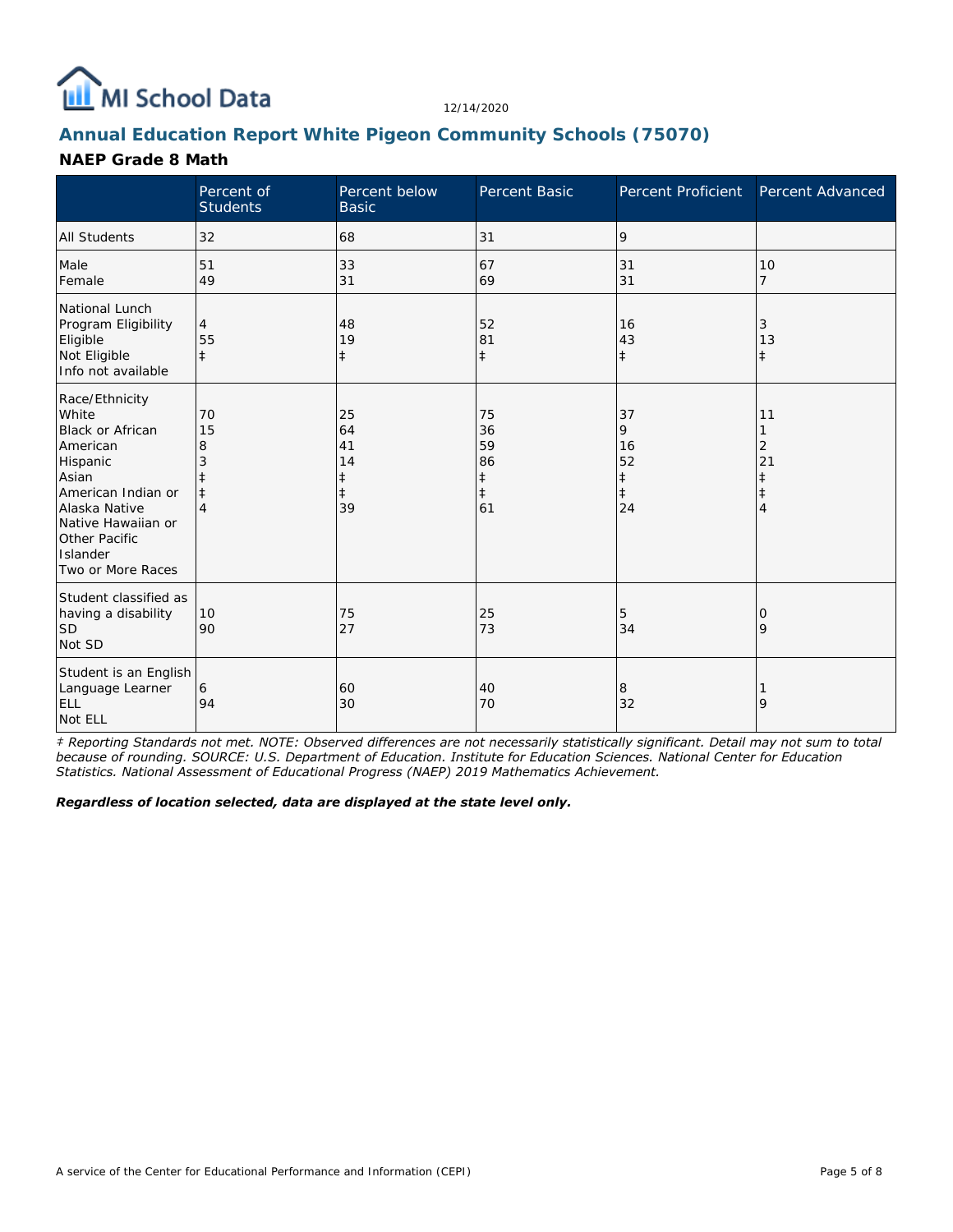

## **Annual Education Report White Pigeon Community Schools (75070)**

### **NAEP Grade 4 Reading**

|                                                                                                                                                                                             | Percent of<br><b>Students</b> | Percent below<br><b>Basic</b>                 | Percent Basic                                          | Percent Proficient                                     | Percent Advanced                                  |
|---------------------------------------------------------------------------------------------------------------------------------------------------------------------------------------------|-------------------------------|-----------------------------------------------|--------------------------------------------------------|--------------------------------------------------------|---------------------------------------------------|
| <b>All Students</b>                                                                                                                                                                         | 100                           | 36                                            | 64                                                     | 32                                                     | 7                                                 |
| Male<br>Female                                                                                                                                                                              | 51<br>49                      | 40<br>32                                      | 60<br>68                                               | 28<br>36                                               | 6<br>9                                            |
| National Lunch<br>Program Eligibility<br>Eligible<br>Not Eligible<br>Info not available                                                                                                     | 53<br>47<br>$\pm$             | 49<br>21<br>$\ddagger$                        | 51<br>79<br>$\ddagger$                                 | 20<br>45<br>$\ddagger$                                 | 3<br>13<br>ŧ.                                     |
| Race/Ethnicity<br>White<br>Black or African<br>American<br>Hispanic<br>Asian<br>American Indian or<br>Alaska Native<br>Native Hawaiian or<br>Other Pacific<br>Islander<br>Two or More Races | 65<br>18<br>9<br>$\ddagger$   | 29<br>58<br>50<br>18<br>‡<br>$\ddagger$<br>33 | 71<br>42<br>50<br>82<br>$\ddagger$<br>$\ddagger$<br>67 | 37<br>15<br>18<br>44<br>$\ddagger$<br>$\ddagger$<br>35 | 9<br>2<br>$\overline{2}$<br>15<br>$\ddagger$<br>8 |
| Student classified as<br>having a disability<br><b>SD</b><br>Not SD                                                                                                                         | 10<br>90                      | 74<br>31                                      | 26<br>69                                               | 10<br>34                                               | 8                                                 |
| Student is an English<br>Language Learner<br><b>ELL</b><br>Not ELL                                                                                                                          | 11<br>89                      | 57<br>33                                      | 43<br>67                                               | 14<br>34                                               | 3<br>8                                            |

*# Rounds to zero*

*‡ Reporting Standards not met. NOTE: Observed differences are not necessarily statistically significant. Detail may not sum to total because of rounding. SOURCE: U.S. Department of Education, Institute of Education Sciences, National Center for Education Statistics, National Assessment of Educational Progress (NAEP), 2019 Reading Assessment.*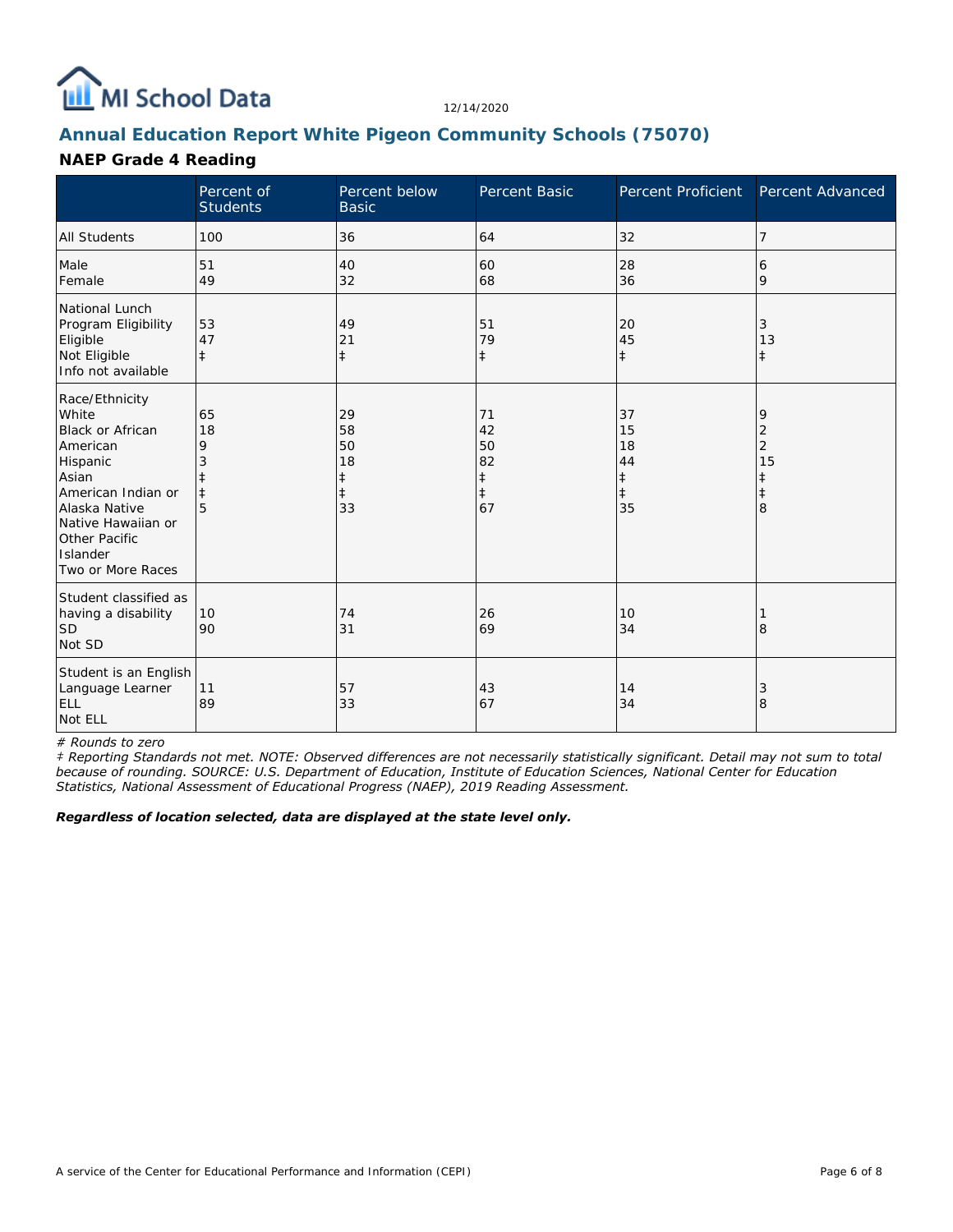

## **Annual Education Report White Pigeon Community Schools (75070)**

### **NAEP Grade 8 Reading**

|                                                                                                                                                                                          | Percent of<br><b>Students</b> | Percent below<br><b>Basic</b>                          | Percent Basic                                          | Percent Proficient                                     | Percent Advanced |
|------------------------------------------------------------------------------------------------------------------------------------------------------------------------------------------|-------------------------------|--------------------------------------------------------|--------------------------------------------------------|--------------------------------------------------------|------------------|
| <b>All Students</b>                                                                                                                                                                      | 100                           | 27                                                     | 73                                                     | 31                                                     | 3                |
| Male<br>Female                                                                                                                                                                           | 51<br>49                      | 32<br>21                                               | 68<br>79                                               | 26<br>37                                               | 2<br>3           |
| National Lunch<br>Program Eligibility<br>Eligible<br>Not Eligible<br>Info not available                                                                                                  | 47<br>52<br>$\ddagger$        | 39<br>15<br>$\ddagger$                                 | 61<br>85<br>$\ddagger$                                 | 19<br>43<br>$\ddagger$                                 | $\ddagger$       |
| Race/Ethnicity<br>White<br><b>Black or Afican</b><br>American<br>Hispanic<br>Asian/Native<br>Hawaiian or Pacific<br>Islander<br>American Indian or<br>Alaska Native<br>Two or More Races | 70<br>15<br>8                 | 22<br>48<br>36<br>14<br>$\ddagger$<br>$\ddagger$<br>23 | 78<br>52<br>64<br>86<br>$\ddagger$<br>$\ddagger$<br>77 | 35<br>12<br>22<br>56<br>$\ddagger$<br>$\ddagger$<br>40 | 3<br>Ο<br>6<br>5 |
| Student classified as<br>having a disability<br><b>SD</b><br>Not SD                                                                                                                      | 11<br>89                      | 71<br>21                                               | 29<br>79                                               | 5<br>35                                                | O<br>3           |
| Student is an English<br>Language Learner<br><b>ELL</b><br>Not ELL                                                                                                                       | 6<br>94                       | 57<br>25                                               | 43<br>75                                               | 6<br>33                                                | 0<br>3           |

*# Rounds to zero*

*‡ Reporting Standards not met. NOTE: Observed differences are not necessarily statistically significant. Detail may not sum to total because of rounding. SOURCE: U.S. Department of Education, Institute of Education Sciences, National Center for Education Statistics, National Assessment of Educational Progress (NAEP), 2019 Reading Assessment.*